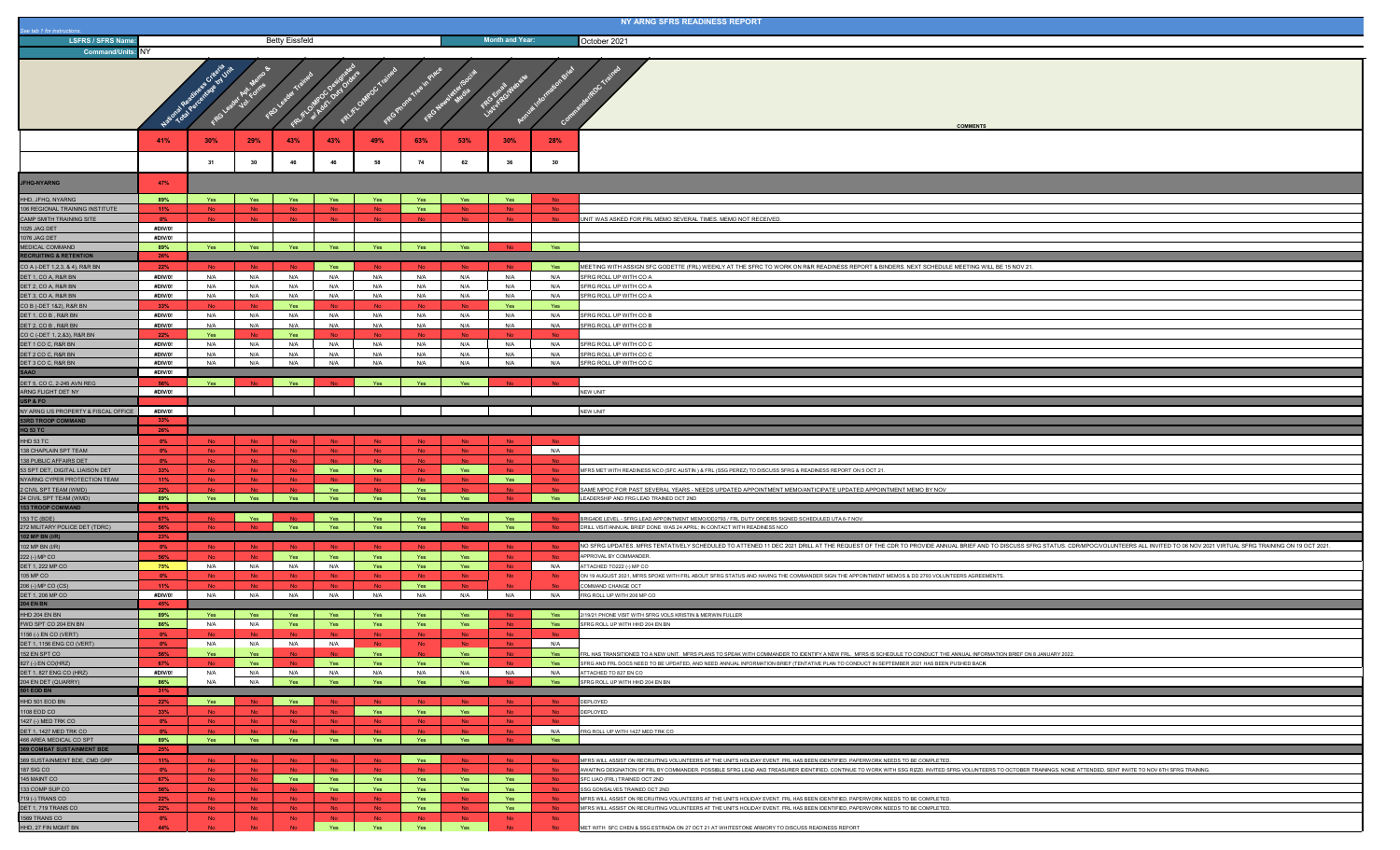| FIN DET                                                      | 0%             | N/A            | N/A        | N/A              | N/A        | N/A        | N/A        | N/A        |            |           |                                                                                                                                                                                                                                                                                                                                                                                                                             |
|--------------------------------------------------------------|----------------|----------------|------------|------------------|------------|------------|------------|------------|------------|-----------|-----------------------------------------------------------------------------------------------------------------------------------------------------------------------------------------------------------------------------------------------------------------------------------------------------------------------------------------------------------------------------------------------------------------------------|
|                                                              |                |                |            |                  |            |            |            |            |            |           | SFRG ROLL UP WITH 27TH FINANCE                                                                                                                                                                                                                                                                                                                                                                                              |
| FIN DET                                                      | 0%             | N/A            | N/A        | N/A              | N/A        | N/A        | N/A        | N/A        |            |           | SFRG ROLL UP WITH 27TH FINANCE                                                                                                                                                                                                                                                                                                                                                                                              |
| 4 FIN DET                                                    | $0\%$          | N/A            | N/A        | N/A              | N/A        | N/A        | N/A        | N/A        | No.        | <b>No</b> | SFRG ROLL UP WITH 27TH FINANCE                                                                                                                                                                                                                                                                                                                                                                                              |
| <b>FINDET</b>                                                |                | N/A            | N/A        | N/A              | N/A        | N/A        | N/A        | N/A        |            |           | SFRG ROLL UP WITH 27TH FINANCE                                                                                                                                                                                                                                                                                                                                                                                              |
| 101 EXP SIG BN                                               | 7%             |                |            |                  |            |            |            |            |            |           |                                                                                                                                                                                                                                                                                                                                                                                                                             |
| IHC, 101 ESB                                                 | $0\%$          |                |            |                  |            |            |            |            | <b>No</b>  | <b>No</b> |                                                                                                                                                                                                                                                                                                                                                                                                                             |
| CO, 101 ESB                                                  | 22%            |                | <b>No</b>  | Yes              | Yes        |            | No         |            | <b>No</b>  | <b>No</b> |                                                                                                                                                                                                                                                                                                                                                                                                                             |
| 3 CO, 101 ESB                                                | $0\%$          |                |            |                  |            |            | No         |            | <b>No</b>  |           |                                                                                                                                                                                                                                                                                                                                                                                                                             |
| CO, 101 ESI                                                  |                |                |            |                  |            |            |            |            |            |           |                                                                                                                                                                                                                                                                                                                                                                                                                             |
| 04 MP BN                                                     | 44%            |                |            |                  |            |            |            |            |            |           |                                                                                                                                                                                                                                                                                                                                                                                                                             |
|                                                              |                |                |            |                  |            |            |            |            |            |           |                                                                                                                                                                                                                                                                                                                                                                                                                             |
| <b>IHD 104 MP BN</b>                                         | 0%             |                |            |                  |            |            |            |            |            |           | SITE VISIT SCHED 23JUN21/SITE VISIT POSTPONED STILL HAVE NOT RECEIVED ANY RESPONSE TO EMAILS. SFRG DOCUMENTS EMAILED TO SFC MASC                                                                                                                                                                                                                                                                                            |
| 42 MP CO (CS)                                                | 33%            | <b>No</b>      | <b>No</b>  | Yes              | <b>No</b>  |            | Yes        | <b>No</b>  | Yes        |           | CONTINUED WORKING WITH FRL SFC ABRIL ON RECRUITING SFRG LEAD AND TREASURER. MAINTAINTED WEEKLY CHECKINS WITH SFC ABRIL. INVITED-SFRG VOLUNTEERS TO OCTOBER TYRAININGS. NONE ATTENDED. SENT INVITE TO NOV 6TH SFRG TRAINING.                                                                                                                                                                                                 |
| 27 MP L&O DET                                                | 89%            | Yes            | Yes        | Yes              | Yes        | Yes        | Yes        | Yes        | Yes        |           |                                                                                                                                                                                                                                                                                                                                                                                                                             |
| 22 CHEM CO                                                   | 100%           | Yes            | Yes        | Yes              | Yes        | Yes        | Yes        | Yes        | Yes        | Yes       | MS. MURRAY AND COMMANDER TRAINED OCT 16TH                                                                                                                                                                                                                                                                                                                                                                                   |
| 07 MP CO                                                     | 44%            |                |            |                  | Yes        | Yes        | Yes        | Yes        |            |           | SFC IGLOPAS TRAINED OCT 16TH                                                                                                                                                                                                                                                                                                                                                                                                |
| 2 ID                                                         | 22%            |                |            |                  |            |            |            |            |            |           |                                                                                                                                                                                                                                                                                                                                                                                                                             |
| HBN, 42ID                                                    | #DIV/0!        |                |            |                  |            |            |            |            |            |           |                                                                                                                                                                                                                                                                                                                                                                                                                             |
| HQ & SPT, CO (-) HHB                                         | 0%             |                |            |                  |            |            |            |            | <b>No</b>  |           | MET WITH UNIT RNCO REGARDING SFRG ON 10/13                                                                                                                                                                                                                                                                                                                                                                                  |
| ET 1, HSC                                                    | 78%            | Yes            | Yes        | Yes              | Yes        | Yes        | Yes        | Yes        | No.        |           | MRS. BALDASSANO PREVIOUS TRAINING/SSG VELAZQUEZ TRAINED OCT 2ND                                                                                                                                                                                                                                                                                                                                                             |
| ET 2, HSC                                                    | 100%           | N/A            | N/A        | N/A              | N/A        | Yes        | Yes        | Yes        | Yes        | N/A       | SFRG ROLL UP WITH DIVISION SIGNAL/NHARNG                                                                                                                                                                                                                                                                                                                                                                                    |
| DPS CO (-)                                                   | 0%             | <b>No</b>      |            | <b>No</b>        | <b>No</b>  |            | <b>No</b>  | <b>No</b>  | <b>No</b>  |           | MET WITH UNIT RNCO REGARDING SFRG ON 10/06                                                                                                                                                                                                                                                                                                                                                                                  |
| ET 1, OPS CO                                                 | 78%            | Yes            | Yes        | Yes              | Yes        | Yes        | Yes        | Yes        | <b>No</b>  |           | MRS. BALDASSANO PREVIOUS TRAINING/SSG VELAZQUEZ TRAINED OCT 2ND                                                                                                                                                                                                                                                                                                                                                             |
| <b>INTEL &amp; SUST CO (-</b>                                | 11%            | - No           | <b>No</b>  | Yes              | - No       |            | <b>No</b>  | - No       | <b>No</b>  |           | MET WITH UNIT RNCO REGARDING SFRG ON 10/06                                                                                                                                                                                                                                                                                                                                                                                  |
| <b>DET 1, 1&amp;S</b>                                        | 78%            | Yes            | Yes        | Yes              | Yes        | Yes        | Yes        | Yes        | No.        | - No      | MRS. BALDASSANO PREVIOUS TRAINING/SSG VELAZQUEZ TRAINED OCT 2ND                                                                                                                                                                                                                                                                                                                                                             |
|                                                              |                |                |            |                  |            |            |            |            |            |           |                                                                                                                                                                                                                                                                                                                                                                                                                             |
| IV SIG CO (-)                                                | 78%            |                | Yes        | Yes              | Yes        |            | Yes        |            |            |           | MRS. BALDASSANO PREVIOUS TRAINING/SSG VELAZQUEZ TRAINED OCT 2ND                                                                                                                                                                                                                                                                                                                                                             |
| DET 1, SIG CO                                                | #DIV/0!        | N/A            | N/A        | N/A              | N/A        | n/a        | n/a        | n/a        | n/a        | n/a       | SFRG ROLL UP WITH DIVISION SIGNAL                                                                                                                                                                                                                                                                                                                                                                                           |
| <b>2 ID ARMY BAND</b>                                        | $0\%$<br>44%   |                |            | <b>No</b><br>Yes |            | Yes        | Yes        | Yes        |            |           | OCT 2021. SFRG CO-TREASURER IS REGISTERED TO TAKE SFRG TRAINING ON 06 NOV 2021 AND FRL/MPOC IS WORKING WITH MFRS TO SCHEDULE TENTATIVE WEEK-DAY SFRG TRAINING.                                                                                                                                                                                                                                                              |
| MCP-OD (10 MOUNTAIN DIVISION<br><b>42 COMBAT AVN BDE (CA</b> | 67%            |                |            |                  |            |            |            |            |            |           |                                                                                                                                                                                                                                                                                                                                                                                                                             |
|                                                              |                |                |            |                  |            |            |            |            |            |           |                                                                                                                                                                                                                                                                                                                                                                                                                             |
| 42 AVIATION TC (T                                            | #DIV/0!        |                |            |                  |            |            |            |            |            |           | <b>NEW UNIT</b>                                                                                                                                                                                                                                                                                                                                                                                                             |
| HC, 42 CAB                                                   | 67%            | Yes            | Yes        |                  |            | Yes        | Yes        | Yes        |            | Yes       |                                                                                                                                                                                                                                                                                                                                                                                                                             |
| <b>BN, 142 AVN</b>                                           | 70%            |                |            |                  |            |            |            |            |            |           |                                                                                                                                                                                                                                                                                                                                                                                                                             |
| HHC (-) 3 BN,142 ASLT HELICOPTER                             | 22%            | - No           |            |                  | Yes        |            | - No       | – Nc       | <b>No</b>  | Yes       | SFRG TRAINING CONDUCTED 2 OCT. CDR AND MPOC ATTEND. MPOC/FRL IDENTIFIED. MEMO/TNG NEEDED.                                                                                                                                                                                                                                                                                                                                   |
| A CO, 3 BN, 142 AHB                                          | 89%            | Yes            | Yes        | Yes              | Yes        | Yes        | Yes        | Yes        |            |           |                                                                                                                                                                                                                                                                                                                                                                                                                             |
| DET 2, A CO, 1-224 S AND S BN                                | 89%            | Yes            | Yes        | Yes              | Yes        | Yes        | Yes        | Yes        |            | Yes       | SFRG ROLL UP UNDER A CO 3/142 AVN                                                                                                                                                                                                                                                                                                                                                                                           |
| B CO 3 BN, 142 AHB                                           | 67%            | Yes            | Yes        | Yes              | Yes        |            | <b>No</b>  | <b>No</b>  | Yes        | Yes       | SFRG TRAINING CONDUCTED 2 OCT. CDR MPOC SCHEDULED TO ATTEND. AWAITING CONFIRMATION OF SFRG LEADER FOR ATTENDANCE                                                                                                                                                                                                                                                                                                            |
| CO 3 BN, 142 AHB                                             | 89%            | Yes            | Yes        | Yes              | Yes        | Yes        | Yes        | Yes        | <b>No</b>  | Yes       | SFRG ROLL UP UNDER A CO 3/142 AVN                                                                                                                                                                                                                                                                                                                                                                                           |
| CO (-) 3 BN, 142 AHB                                         |                |                |            |                  |            |            |            |            |            |           | SFRG TRAINING CONDUCTED 2 OCT. NEGATIVE ATTENDANCE FROM E Co. MPOC/FRL IDENTIFIED. VOLUNTEERS STILL NEED TO BE IDENTIFIED/RECRUITED.                                                                                                                                                                                                                                                                                        |
| <b>JET 3, E CO 3 BN, 142 AHE</b>                             | 89%            | Yes            | Yes        | Yes              | Yes        | Yes        | Yes        | Yes        |            | Yes       |                                                                                                                                                                                                                                                                                                                                                                                                                             |
| 642 AVN SPT BN (ASB)                                         | 81%            |                |            |                  |            |            |            |            |            |           |                                                                                                                                                                                                                                                                                                                                                                                                                             |
| HSC (-) 642 AV SPT BN (ASB)                                  | 67%            | <b>No</b>      |            | No               | Yes        | Yes        | Yes        | Yes        | Yes        | Yes       | PREPARATION FOR UPCOMING DEPLOYMENT                                                                                                                                                                                                                                                                                                                                                                                         |
| A CO (-), 642 ASB                                            | 67%            |                | Yes        |                  |            |            | <b>Yes</b> | Yes        | <b>Yes</b> | Yes       | SFRG LEAD APPOINTMENT MEMO/DD2793 / FRL DUTY ORDERS SIGNED SCHEDULED UTA 15-21 NOV.                                                                                                                                                                                                                                                                                                                                         |
| DET 1, A CO, 642 AS                                          | 100%           | N/A            | N/A        | N/A              | N/A        | Yes        | Yes        | Yes        | Yes        | N/A       | DET 1 ROLL UP WITH A CO 642 SPT BN                                                                                                                                                                                                                                                                                                                                                                                          |
| 3 CO (-), 642 ASB                                            | 11%            |                |            |                  |            |            |            |            |            | Yes       | SFRG TRAINING CONDUCTED 2 OCT. CDR ATTENDED. MPOC/FRL IDENTIFIED. MEMO/TNG NEEDED.                                                                                                                                                                                                                                                                                                                                          |
| CO 642 ASB                                                   | 67%            |                |            |                  | Yes        | Yes        | Yes        | Yes        | Yes        | Yes       | SSG FENG TRAINED OCT 2ND                                                                                                                                                                                                                                                                                                                                                                                                    |
| DET 2, HHC,3-126 GENERAL SPT AV                              | 100%           | N/A            | N/A        | N/A              | N/A        | Yes        | Yes        | Yes        | Yes        | N/A       | ATTACHED TO DET 1, CO B, 3-126 AVN                                                                                                                                                                                                                                                                                                                                                                                          |
|                                                              |                |                |            |                  |            | Yes        | Yes        | Yes        | Yes        | Yes       |                                                                                                                                                                                                                                                                                                                                                                                                                             |
| DET 1, B CO, 3-126 GSAB (HVY LIFT)                           | 100%           | Yes            | Yes        | Yes              | Yes        |            |            |            |            |           |                                                                                                                                                                                                                                                                                                                                                                                                                             |
| DET 2, D CO,3-126 GSAB (AV MAINT)                            | 100%           | N/A            | N/A        | N/A              | N/A        | <b>Yes</b> | Yes        | Yes        | Yes        | N/A       | ATTACHED TO DET 1, CO B, 3-126 AVN                                                                                                                                                                                                                                                                                                                                                                                          |
| DET 2, E CO, 3-126 GSAB (SPT)                                |                |                |            | N/A              | N/A        |            |            |            |            | N/A       | ATTACHED TO DET 1, CO B, 3-126 AVN                                                                                                                                                                                                                                                                                                                                                                                          |
|                                                              | 100%           | N/A            | N/A        |                  |            | Yes        | Yes        | Yes        | Yes        |           |                                                                                                                                                                                                                                                                                                                                                                                                                             |
| DET 2, HHC, 1-171 GSAB (TOC                                  | 100%           | N/A            | N/A        | N/A              | N/A        |            | Yes        | Ye         | Yes        | N/A       | ATTACHED TO C Co 1-171st AV-MED CO                                                                                                                                                                                                                                                                                                                                                                                          |
| C CO, 1-171 GSAB (MEDEVAC CO)                                | 100%           | Yes            | <b>Yes</b> | Yes              | Yes        | Yes        | <b>Yes</b> | Yes        | Yes        | Yes       |                                                                                                                                                                                                                                                                                                                                                                                                                             |
| DET 2, D CO, 1-171 GSAB (AV MAINT)                           | 100%           | N/A            | N/A        | N/A              | N/A        | Yes        | Yes        | Yes        | Yes        | N/A       | ATTACHED TO C Co 1-171st AV-MED CO                                                                                                                                                                                                                                                                                                                                                                                          |
| DET 2, E CO, 1-171 GSAB (SPT                                 | 100%           | N/A            | N/A        | N/A              | N/A        |            | Yes        |            | Yes        | N/A       | ATTACHED TO C Co 1-171st AV-MED CO                                                                                                                                                                                                                                                                                                                                                                                          |
| 7 IBCT                                                       | $0\%$          |                |            |                  |            |            |            |            |            |           |                                                                                                                                                                                                                                                                                                                                                                                                                             |
| HHC, 27 IBCT                                                 |                |                |            |                  |            |            |            |            |            |           | SFRG TRAINING ON 19 OCT 2021.                                                                                                                                                                                                                                                                                                                                                                                               |
| 52 BEB                                                       | 31%            |                |            |                  |            |            |            |            |            |           |                                                                                                                                                                                                                                                                                                                                                                                                                             |
| <b>HC, 152 BEB</b>                                           | 78%            | Yes            | Yes        | Yes              |            | Yes        | Yes        | Yes        |            | Yes       | SFRG HAS A FACEBOOK PAGE. ON 13 SEPTEMBER 2021, MFRS SPOKE WITH THE NEW FRL ABOUT THE STATUS OF THE SFRG AND THE UPCOMING CHANGE OF COMMAND. ON 16 SEPTEMBER 2021, MFRS EMAILED FRL COPIES OF SFRG APPOINTMENT MEMOS TO BE SIG                                                                                                                                                                                              |
| CO, 152 BEB                                                  | 22%            |                | <b>No</b>  | - No             | - No       |            | Yes        | Yes        | No.        |           | MFRS MET WITH SSG LANCE (FRL) AT THE SFRC TO DISCUSS SFRG & READINESS REPORT ON 28 OCT 21.                                                                                                                                                                                                                                                                                                                                  |
| CO, 152 BEB                                                  | 67%            |                |            | Yes              | Yes        | Yes        | Yes        | Yes        | Yes        |           | ANNUAL BRIEF PRESENTED- FRI 22 OCT, SFRG LEADER RESIGNED, SEARCHING FOR REPLACEMENT                                                                                                                                                                                                                                                                                                                                         |
|                                                              |                |                |            |                  |            | Yes        |            | Yes        |            |           |                                                                                                                                                                                                                                                                                                                                                                                                                             |
| CO, 152 BEB                                                  | 33%<br>- 0%    |                |            | Yes              |            |            |            |            | No         |           | ON 17 OCTOBER 2021, MFRS SPOKE WITH COMMANDER. COMMANDER WOULD LIKE TO APPOINT A NEW SFRG LEADER WHO HAS A CONNECTION TO THE UNIT. MFRS WILLWORK WITH UNIT TO IDENTIFY A NEW SFRG LEADER.<br>MPOC POSITION IS STILL VACANT UNTIL SUITOR IS FOUND.1SG WILL UPDATE MFRS WITH UPDATES ACCORDINGLY. UNIT POSTS SFRG SECTION WITHIN THEIR UNIT NEWSLETTER. CDRMPOC/VOLUNTEERS ALL INVITED TO 06 NOV 2021 VIRTUAL SFRG TRAINING O |
| ) CO, 152 BEB                                                |                |                |            |                  |            |            |            |            |            |           | FRG ROLL UP WITH D CO 152 BEB                                                                                                                                                                                                                                                                                                                                                                                               |
| DET 1, D CO, 152 BEE                                         | #DIV/0!<br>33% | N/A            | N/A        | N/A              | N/A        | N/A<br>Yes | N/A<br>Yes | N/A<br>Yes | N/A        | N/A       |                                                                                                                                                                                                                                                                                                                                                                                                                             |
| CO, 427 BDE SPT BN                                           |                |                |            |                  |            |            |            |            |            |           | UNIT HAS IDENTIFIED A NEW FRL. ON 15 OCTOBER 2021, MFRS RECEIVED FRL APPOINTMENT MEMO.                                                                                                                                                                                                                                                                                                                                      |
| <b>BN, 69 IN</b>                                             |                |                |            |                  |            |            |            |            |            |           |                                                                                                                                                                                                                                                                                                                                                                                                                             |
|                                                              | $0\%$          |                |            |                  |            |            |            |            |            |           | MFRS MEETING WITH READINESS NCO SCHEDULE ON 15 NOV 21/TO DISCUSS SFRG & READINESS REPORT                                                                                                                                                                                                                                                                                                                                    |
| A CO, 1 BN, 69 IN                                            | 33%            |                |            | N <sub>0</sub>   | Yes        |            | Yes        | Yes        | No.        |           | MFRS PROVIDE SFC ALVAREZ WITH DISC OF FRL/TREASURER BINDER/SCHED MEET TO DISCUSS AFTER NOV 10                                                                                                                                                                                                                                                                                                                               |
| HHC, 1 BN, 69 IN<br>B CO, 1 BN, 69 IN                        | 33%            | <b>No</b>      | <b>No</b>  | Yes              |            | <b>No</b>  | Yes        | <b>No</b>  | Yes        | <b>No</b> | CONTINUED WORKING WITH FRL SFC STEWART. LEAD AND TREASURER IDENTIFIED, BUT NOT SOLIDIFIED: STILL WORKING IT. MAINTAINED WEEKLY CHECKINS WITH SFC STEWART. INVITED SFRG VOLUNTEERS TO OCTOBER TRAININGS, NONE ATTENDED, SENT IN                                                                                                                                                                                              |
| C CO, 1 BN, 69 IN                                            | 22%            |                | <b>No</b>  | <b>No</b>        |            |            | Yes        | Yes        | No.        | <b>No</b> | MEETING WITH FRI, ON 15 NOV 21 AT THE SERC TO DISCUSS. SERG & READINESS REPORT                                                                                                                                                                                                                                                                                                                                              |
| CO, 1 BN, 69 IN                                              | 56%            | Yes            | <b>No</b>  | Yes              | <b>No</b>  | <b>No</b>  | Yes        | Yes        | Yes        |           | CONTINUED WORKING WITH FRL SSG BIELLI. CONTINUE TO WORK WITH SSG BIELLI ON FINDING A TREASURER. MAINTAINED WEEKLY CHECKINS WITH SSG BIELLI. INVITED SFRG VOLUNTEERS TO OCTOBER TRAININGS. NONE ATTENDED. SENT INVITE TO NOV 6T                                                                                                                                                                                              |
| H CO, 427 BDE SPT BN                                         | 33%            |                |            | Yes              |            |            | Yes        |            | Yes        |           | CONTINUED WORKING WITH FRL SFC DOMINIQUE. LEAD AND TREASURER IDENTIFIED. SCHEDULING TO SIT DOWN WITH BOTH, WORKING WITH SFC DOMINIQUE ON SUPPORTING UNIT HOLIDAY PARTY: MEETING 11/4. INVITED SFRG VOLUNTEERS TO OCTOBER TRAIN                                                                                                                                                                                              |
| <b>BN, 108 IN</b>                                            | 35%            |                |            |                  |            |            |            |            |            |           |                                                                                                                                                                                                                                                                                                                                                                                                                             |
| HHC, 2 BN, 108 IN                                            | $0\%$          | <b>No</b>      | <b>No</b>  | No.              | <b>No</b>  | <b>No</b>  | No.        | <b>No</b>  | <b>No</b>  | - No      | TO 06 NOV 2021 VIRTUAL SFRG TRAINING ON 19 OCT 2021. MFRS SENT FOLLOW-UP EMAIL TO OUTGOING FRL/MPOC AND 1LT ON 27 OCT 2021 TO INQUIRE INTO SIGNED APPOINTMENT MEMORANDUMS FOLLOWING THE CHANGE OF COMMAND CEREMONY.                                                                                                                                                                                                         |
| A CO, 2 BN, 108 IN                                           | 22%            |                |            |                  | Yes        |            | Yes        |            | No         |           | NEW FRL, SSG PONTARELLIIS LOOKING TO PLAN SFRG BINDER REVIEW AND IDENTIFY SFRG LEADER BY MID-NOVEMBER, FOLLOWING DRILL WEEKEND AT FT. Drum, 04-07 NOVEMBER 2021.                                                                                                                                                                                                                                                            |
| DET 1, A CO, 2 BN, 108 IN                                    | 25%            | N/A            | N/A        | N/A              | N/A        |            | Yes        | <b>No</b>  | No.        | N/A       | ATTACHED TO A CO 2 BN 108TH IN                                                                                                                                                                                                                                                                                                                                                                                              |
| B CO, 2 BN, 108 IN                                           | 56%            | Yes            | Yes        | Yes              | <b>No</b>  | Yes        | Yes        | <b>No</b>  | <b>No</b>  |           |                                                                                                                                                                                                                                                                                                                                                                                                                             |
| CO, (-), 2 BN, 108 IN                                        | 11%            |                |            |                  |            |            | Yes        |            |            |           |                                                                                                                                                                                                                                                                                                                                                                                                                             |
| DET 1 C CO, 2 BN, 108 IN                                     | #DIV/0!        | N/A            | N/A        | N/A              | N/A        | N/A        | N/A        | N/A        | N/A        | N/A       | SFRG ROLL UP WITH CO C                                                                                                                                                                                                                                                                                                                                                                                                      |
|                                                              | 44%            |                |            | Yes              | Yes        |            |            |            | <b>Yes</b> | Yes       | CNY CADENCE APR ISSUE SENT TO CDR NO CHANGE IN SFRG STATUS                                                                                                                                                                                                                                                                                                                                                                  |
| D CO, 2 BN, 108 IN<br>G CO, 427 BSB                          | 44%            | N <sub>0</sub> | Yes        |                  | Yes        | Yes        | No.        | Yes        | <b>No</b>  |           | NEW COMMANDER IN OCT - LEAD & FRL YET TO HAVE UPDATED APPOINTMENT MEMOS FROM NEW COMMANDER.                                                                                                                                                                                                                                                                                                                                 |
| SQDRN, 101 CAV                                               | 48%            |                |            |                  |            |            |            |            |            |           |                                                                                                                                                                                                                                                                                                                                                                                                                             |
| HHT, 2 SQDRN, 101 CAV                                        | 67%            | - No           | Yes        | <b>No</b>        | Yes        | Yes        | Yes        | Yes        | Yes        |           | SFRG LEAD APPOINTMENT MEMO/DD2793 / FRL DUTY ORDERS SIGNED SCHEDULED UTA 15-18 NOV.                                                                                                                                                                                                                                                                                                                                         |
| TRP 2 SQDRN, 101 CAV                                         | 22%            |                | <b>No</b>  |                  | Yes        |            | Yes        |            | <b>No</b>  |           | WITH COMMANDER, AS HE IS NOT AVAILABLE FOR 06 NOVEMBER ONLINE TRAINING.                                                                                                                                                                                                                                                                                                                                                     |
|                                                              |                |                | No.        |                  |            |            |            |            |            | No.       |                                                                                                                                                                                                                                                                                                                                                                                                                             |
| TRP 2 SQDRN, 101 CAV<br>DET 1, B TRP, 2 SQDRN, 101 CAV       | 78%<br>100%    | Yes<br>N/A     | N/A        | Yes<br>N/A       | Yes<br>N/A | Yes<br>Yes | Yes<br>Yes | Yes<br>Yes | Yes<br>Yes | N/A       | SFRG LEAD ORIENTATION CHECKLIST SIGNED SCHEDULED UTA 19-22 NOV.<br>DET 1 ROLL UP WITH B TRP 2 SQDRN 101 CAV                                                                                                                                                                                                                                                                                                                 |